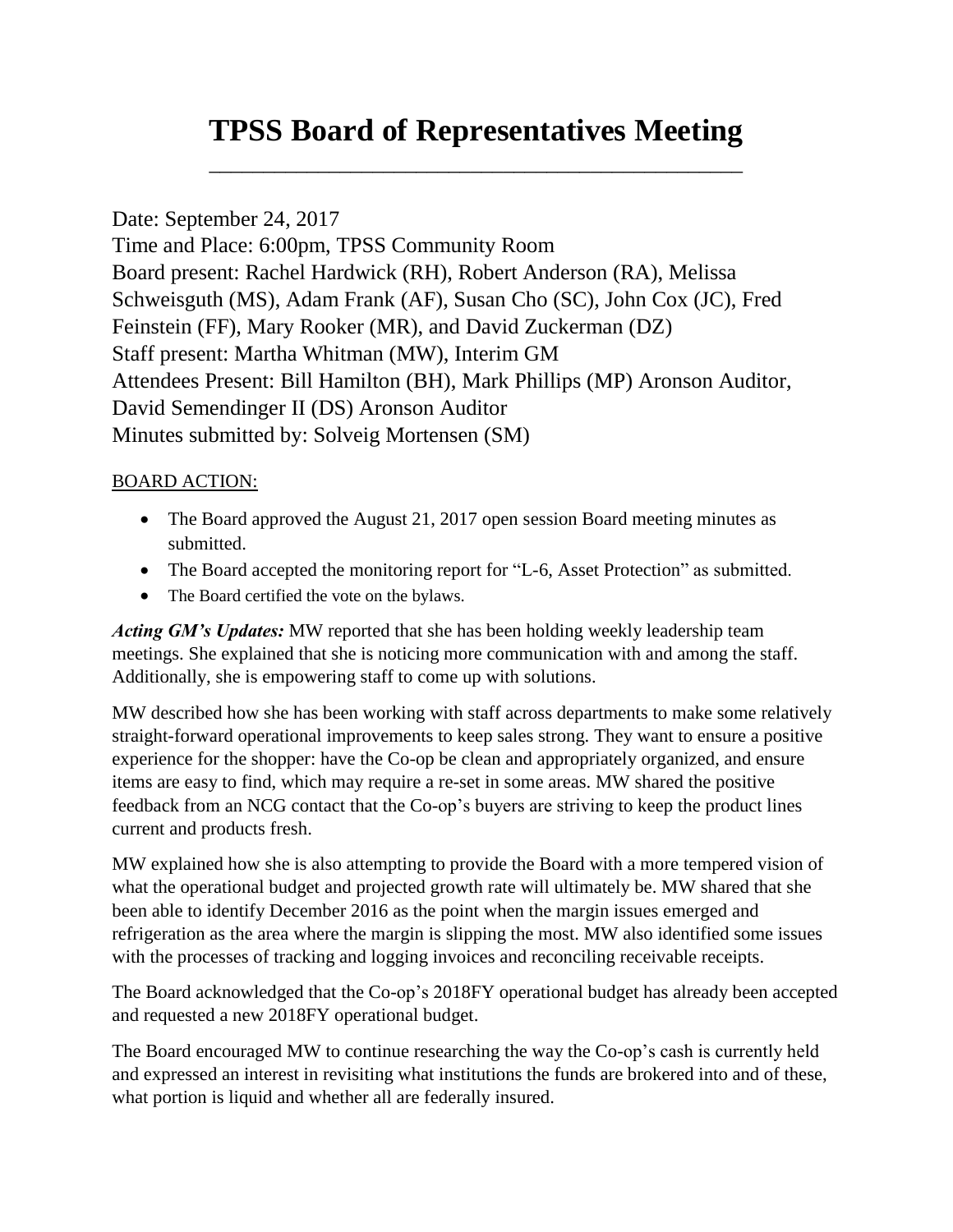Due to an inquiry, Board and management discussed the topic of the Co-op's hiring people with special needs. Board and management also discussed how historically the Co-op has not sent a letter of non-interest to any denied applicant due to the volume of applicants. A Board representative affirmed the increased cashier engagement re: memberships with shoppers. In response to inquiry, MW shared that the union has not yet approached Co-op management re: negotiations.

*Monitoring Report:* MW confirmed that she verified the currency of the Co-op's insurance payments and the presence of normal insurance levels for the Co-op. The Board discussed how the policy indicates monitoring by an external audit or review. The Board planned to ask the auditors what a third party needs to review of the Co-op's asset protection measures for compliance. The Board accepted the L-6 Monitoring report.

*Certification of Membership Vote on the by law modifications:* The Board certified the vote on the bylaws.

| <b>TPSS Byaws Vote Summary</b>                                                                       | <b>YES</b> | <b>NO</b> | <b>ABSTAIN</b> |  |
|------------------------------------------------------------------------------------------------------|------------|-----------|----------------|--|
| Article 2.3: Members provide                                                                         |            |           |                |  |
| email                                                                                                | 216        | 10        | 12             |  |
| % of valid ballots                                                                                   | 90.76%     | 4.20%     | 5.04%          |  |
| Article 2.5: Terminate                                                                               |            |           |                |  |
| membership not member                                                                                | 229        |           |                |  |
| % of valid ballots                                                                                   | 96.22%     | 0.42%     | 3.36%          |  |
| Article 5.5: Option to email                                                                         |            |           |                |  |
| meeting/vote notices                                                                                 | 223        | 10        |                |  |
| % of valid ballots                                                                                   | 93.70%     | 4.20%     | 2.10%          |  |
| Artile 7.2: Allow biennial                                                                           |            |           |                |  |
| audits                                                                                               | 199        | 24        | 15             |  |
| % of valid ballots                                                                                   | 83.61%     | 10.08%    | 6.30%          |  |
| 238 valid ballots out of 265 ballots received                                                        |            |           |                |  |
| 27 Rejected (online name mismatch, number not in active member list, name & number lines left blank) |            |           |                |  |

*Membership Committee:* FF reported that the Membership Committee held a well-attended meeting and discussed the upcoming City Council election and the member-owners' meeting, for which the Committee invited all the Council candidates. The Committee also, reportedly, approved the agenda for the member-owners' meeting.

*GM Search Committee:* MS reported speaking with a Cooperative Development Services (CDS) contact and confirming that they have a representative who can provide consultation on the Coop's GM search; CDS will begin by providing input on a draft online job posting. MS shared that she can draft and job posting for the Board and MW to review and then for the CDS consultant to finalize. MS passed on the consultant's conservative estimation of up to six months for a new GM to actually begin. MW and the Board reviewed the plan for covering the gap between her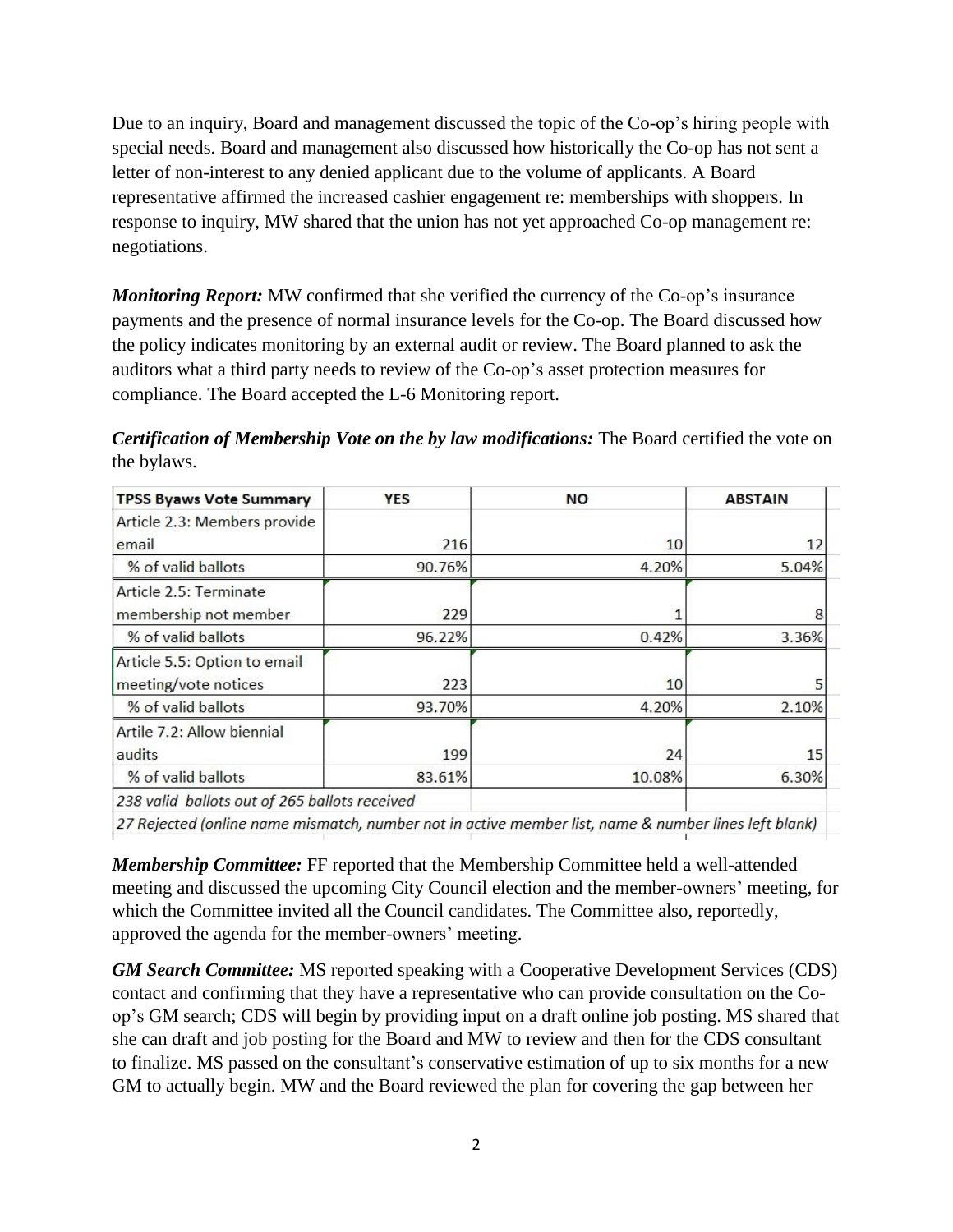leadership and that of a permanent GM. The Board discussed ways to speed up the hiring process.

*Auditors Presentation:* The auditors introduced themselves and provided their report with accompanying draft statements.

#### Statements of income, statements of cash flows, and balance sheets:

*The Co-op's financials reveal a healthy net income. The Co-op has experienced 9 months of a direct increase and indirect increase (shoppers buying other items while in the store) from its beer and wine sales. FY17 received a full year of effect from the beer and wine product line. Income before income taxes has increased. The largest use of cash came from the taxes the Co-op paid within the year.*

Board and management heard that the Co-op could pay less taxes at the end of the year or pursue a tax refund. The Board and auditors discussed the return on the Co-op's CDs. The auditors also confirmed that the Co-op's cash on hand is robust.

### *Depreciation decreased slightly as some Co-op assets have come to the ends of their depreciable lives and there were more repairs over the last year. Net assets have increased over the year.*

The auditors confirmed that the Co-op is at the end of its schedule for deferred depreciation and will not have much in tax depreciation until it makes more capital purchases

The auditors also reported on the following*:* the COGS, operating expense, inventory, deferred income tax, investment for cooperatives, and new member capital contributions.

## Notes to financial statements:

*The Co-op was approved to receive a \$500K grant from the state of MD. Regarding the grant, the auditors and Board summarized the following: the Co-op has 7 years to make that expenditure; the Co-op will need to prove that it has matching funds and is obliged to spend \$500K to receive \$500K; the Co-op must submit receipts from their purchases; fixed asset additions that the Co-op pays for from its matching funds (out of pocket) should be recorded; however, the \$500K is not recorded until it is spent; only the \$500K of what is spent from the Co-op's matching funds is depreciable.*

The Board inquired about the state and federal tax obligations on the \$500K grant monies; the auditors planned to provide the Co-op with information about this.

#### Internal controls letter:

The auditors summarized that they identified no deficiencies in internal control that they would deem as material weaknesses. They recommended that management formally review journal entries and approve their preparation by another party.

Meeting adjourned: 8:10pm

The Board went into Executive Session with the auditors.